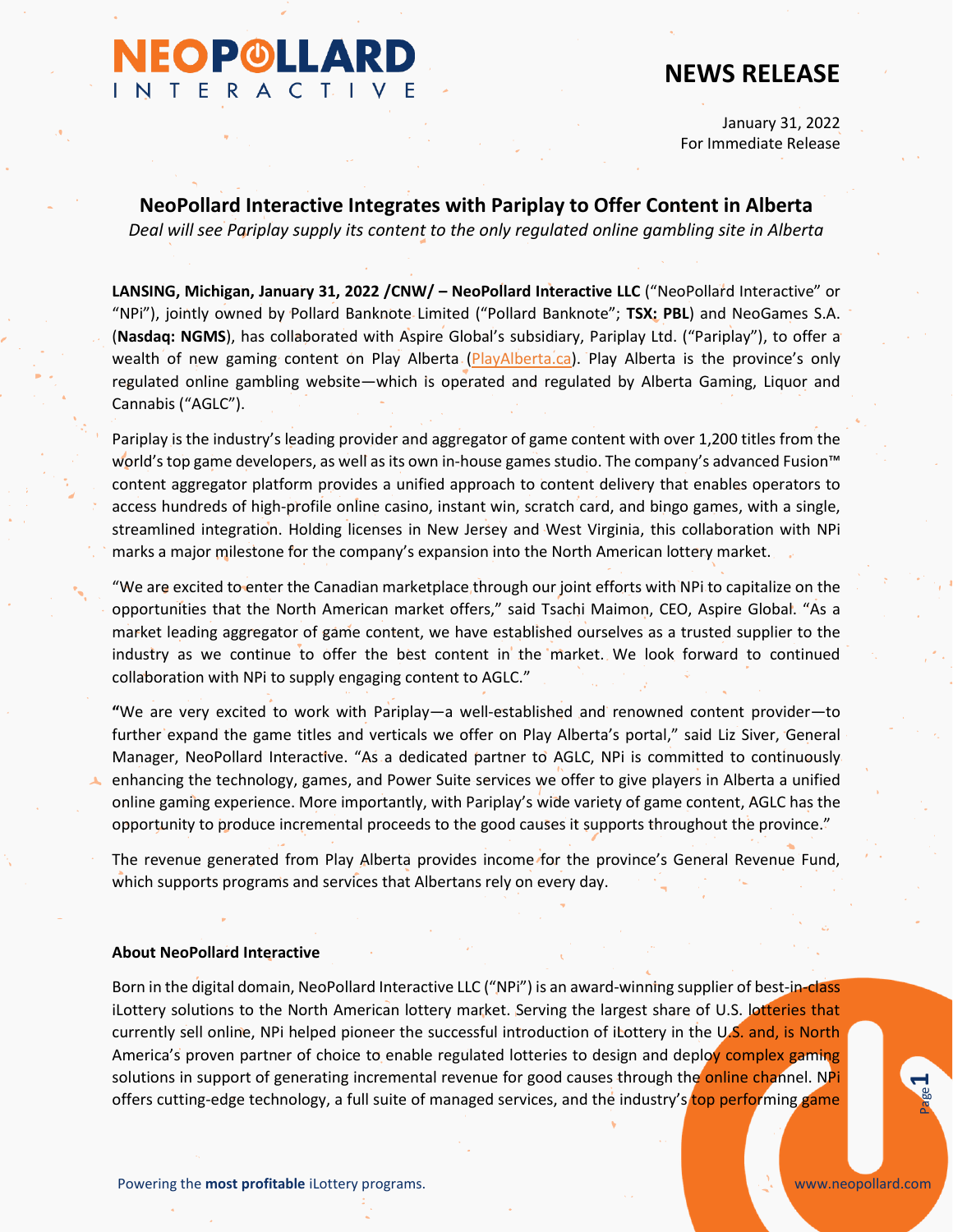## **NEOP©LLARD** INTERACTIVE

## **NEWS RELEASE**

content, as part of its innovative and comprehensive approach to partnering for iLottery success. Jointly owned by Pollard Banknote Limited (TSX: PBL) and NeoGames S.A. (Nasdaq: NGMS)—both globally recognized industry leaders—NPi powers the most profitable iLottery programs. Visit us at [www.neopollard.com.](http://www.neopollard.com/)

#### **FOR MORE INFORMATION ABOUT NEOPOLLARD INTERACTIVE, CONTACT**:

Liz Siver General Manager E-mail: [liz.siver@neopollard.com](mailto:liz.siver@neopollard.com)

#### **About Pariplay Ltd.**

Pariplay is a leading aggregator and content provider, founded in 2010. The supplier offers innovative products such as the Fusion™ aggregation platform and the Ignite studio development programme. Pariplay's Fusion™ aggregation platform features thousands of games from the industry's leading games developers and a suite of back-office conversion and retention tools that enhance player value.

Pariplay also boasts its own game development studios with a range of 120+ innovative and entertaining slots. Now part of the Aspire Global Group, Pariplay has offices in Malta, Israel, Bulgaria, Gibraltar and India and is licensed and regulated by the Gibraltar Gambling Commission, the MGA, the UKGC, the Romanian National Gambling Office, the Hellenic Gaming Commission, New Jersey DGE and the West Virginia Lottery Commission

As a B2B provider of RNG games, Pariplay takes responsible gaming very seriously and has implemented policies and tools within its systems and games to provide industry-leading entertainment in a socially responsible manner.

Learn more at [www.pariplayltd.com.](https://pariplayltd.com/)

#### **About Pollard Banknote**

Pollard Banknote is a leading lottery partner to more than 60 lotteries worldwide, providing high quality instant ticket products, licensed games, Schafer Systems and Fastrak retail merchandising solutions, and a full suite of digital offerings, ranging from world-class mkodo game apps to comprehensive player engagement and iLottery solutions, including strategic marketing and management services. The company is a proven innovator and has decades of experience helping lotteries to maximize player engagement, sales, and proceeds for good causes. Pollard Banknote also provides pull-tab tickets, bingo paper, and its Diamond Game and Compliant Gaming electronic games and devices to charitable and other gaming markets in North America. Established in 1907, Pollard Banknote is owned approximately 64.4% by the Pollard family and 35.6% by public shareholders, and is publicly traded on the TSX (PBL). For more information, please visit our website at [www.pollardbanknote.com.](file:///C:/Users/julin.shaw/AppData/Local/Microsoft/Windows/INetCache/Content.Outlook/CSQ3LKVA/www.pollardbanknote.com)

#### **FOR MORE INFORMATION ABOUT POLLARD BANKNOTE, CONTACT:**

Doug Pollard Co-Chief Executive Officer Telephone: 204-474-2323 E-mail: [doug.pollard@neopollard.com](mailto:doug.pollard@neopollard.com)

Powering the **most profitable** iLottery programs.

**2**